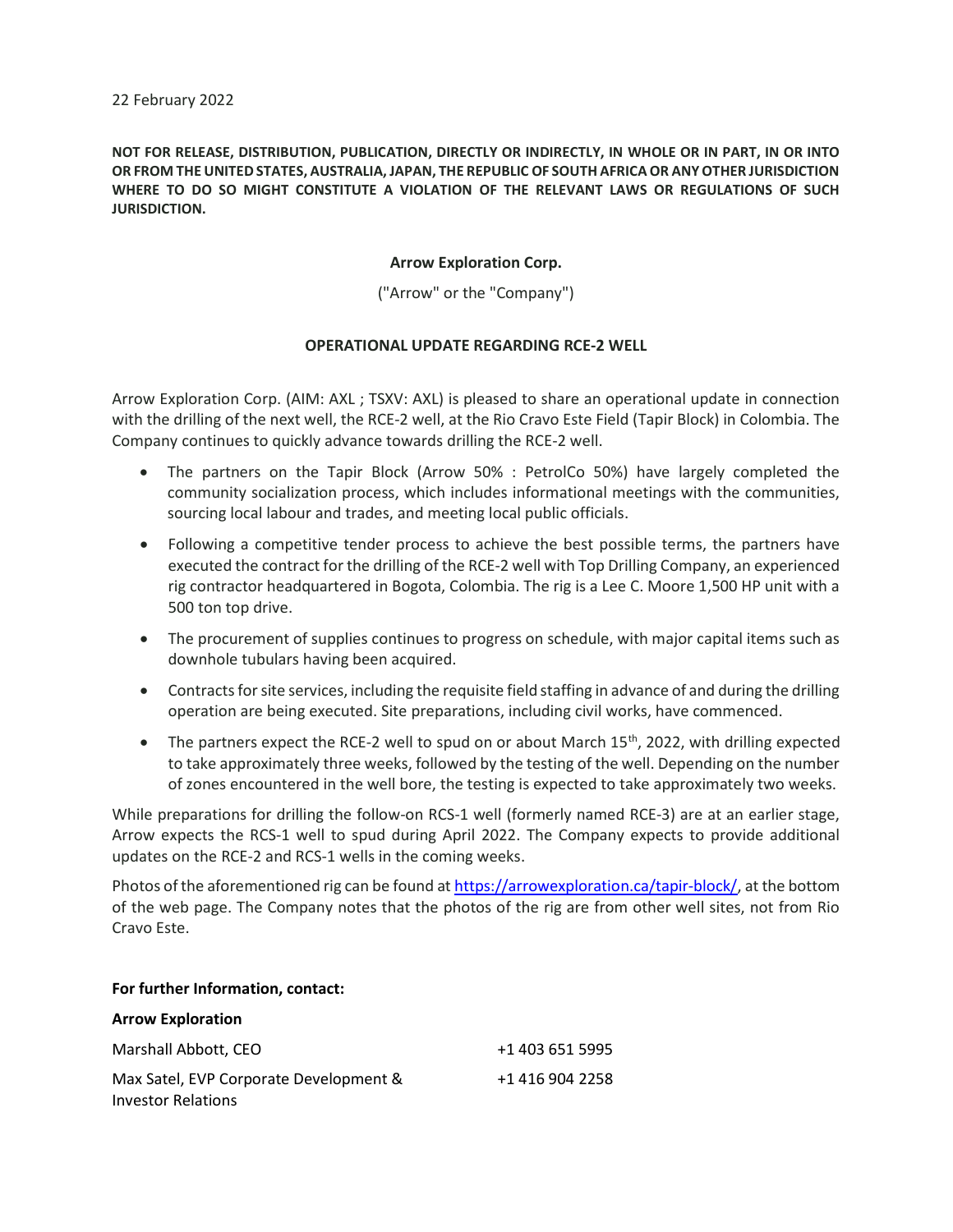| <b>Arden Partners (Joint Broker and Nominated</b><br>Adviser) |                      |
|---------------------------------------------------------------|----------------------|
| Ruari McGirr / Richard Johnson (Corporate)                    | +44 (0)20 7614 5900  |
| Seb Wykeham / Simon Johnson (Broking)                         |                      |
|                                                               |                      |
| <b>Auctus Advisors (Joint Broker)</b>                         |                      |
| Jonathan Wright (Corporate)                                   | +44 (0) 7711 627449  |
| Rupert Holdsworth Hunt (Broking)                              |                      |
|                                                               |                      |
| <b>Camarco (Financial PR)</b>                                 |                      |
| James Crothers                                                | +44 (0) 20 3781 8331 |
| Rebecca Waterworth                                            |                      |
| <b>Billy Clegg</b>                                            |                      |

# About Arrow Exploration Corp.

Arrow Exploration Corp. (operating in Colombia via a branch of its 100% owned subsidiary Carrao Energy S.A.) is a publicly-traded company with a portfolio of premier Colombian oil assets that are underexploited, under-explored and offer high potential growth. The Company's business plan is to expand oil production from some of Colombia's most active basins, including the Llanos, Middle Magdalena Valley (MMV) and Putumayo Basin. The asset base is predominantly operated with high working interests, and the Brent-linked light oil pricing exposure combines with low royalties to yield attractive potential operating margins. Arrow's 50% interest in the Tapir Block is contingent on the assignment by Ecopetrol SA of such interest to Arrow. Arrow's seasoned team is led by a hands-on executive team supported by an experienced board. Arrow is listed on the AIM market of the London Stock Exchange and on TSX Venture Exchange under the symbol "AXL".

# Forward-looking Statements

This news release contains certain statements or disclosures relating to Arrow that are based on the expectations of its management as well as assumptions made by and information currently available to Arrow which may constitute forward-looking statements or information ("forward-looking statements") under applicable securities laws. All such statements and disclosures, other than those of historical fact, which address activities, events, outcomes, results or developments that Arrow anticipates or expects may, could or will occur in the future (in whole or in part) should be considered forward-looking statements. In some cases, forward-looking statements can be identified by the use of the words "continue", "expect", "opportunity", "plan", "potential" and "will" and similar expressions. The forwardlooking statements contained in this news release reflect several material factors and expectations and assumptions of Arrow, including without limitation, Arrow's evaluation of the impacts of COVID-19, the potential of Arrow's Colombian and/or Canadian assets (or any of them individually), the prices of oil and/or natural gas, and Arrow's business plan to expand oil and gas production and achieve attractive potential operating margins. Arrow believes the expectations and assumptions reflected in the forwardlooking statements are reasonable at this time but no assurance can be given that these factors, expectations and assumptions will prove to be correct.